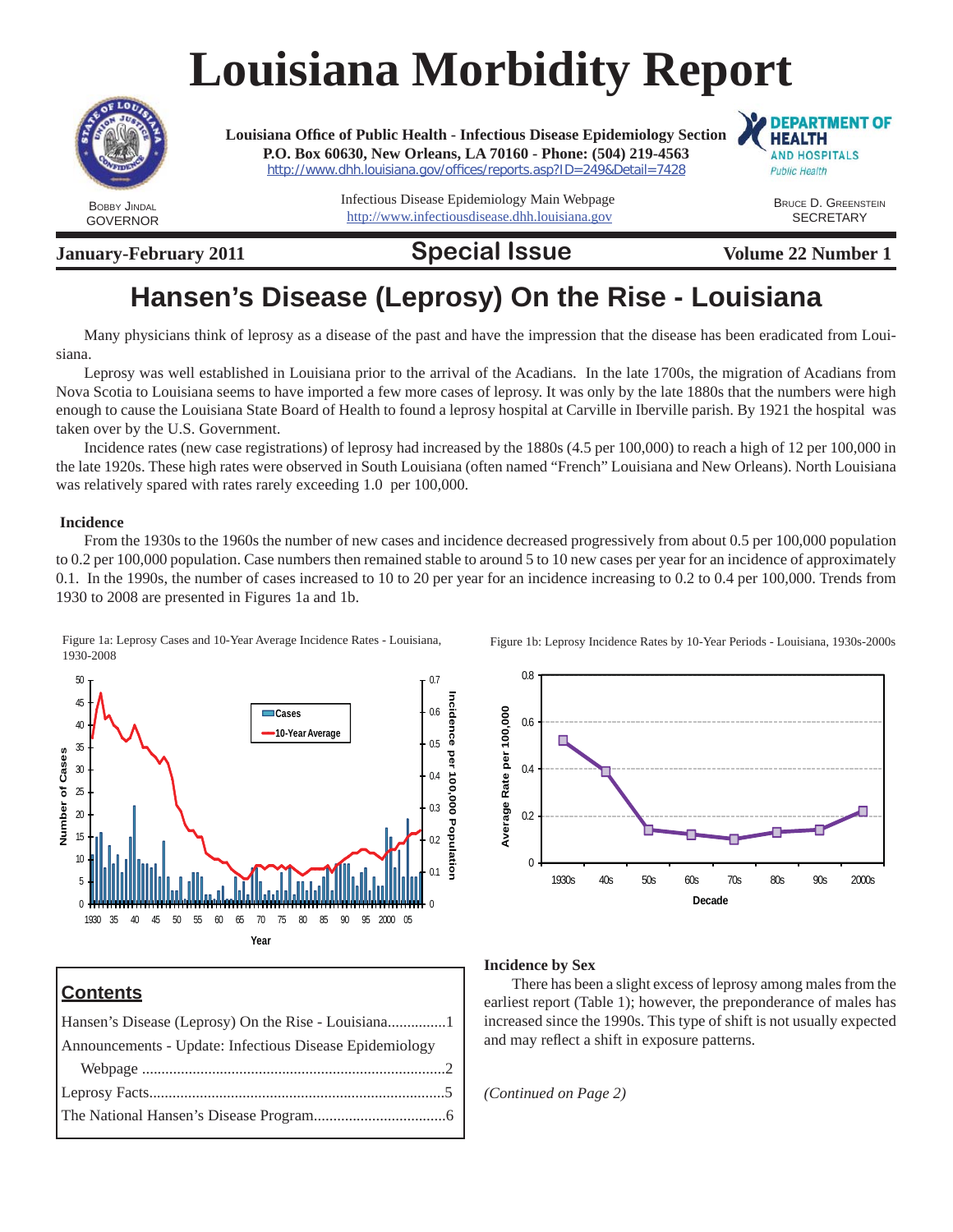#### *(Hansen's Disease ... Continued from Page 1)*

Table 1: Trend in Sex Ratio of Leprosy Cases by Decades Louisiana, 1930s-2000s

| <b>Sex Ratio</b>        |     |       |         |                         |  |  |
|-------------------------|-----|-------|---------|-------------------------|--|--|
| Period                  | Sum | Males | Females | Ratio<br>Males: Females |  |  |
| <b>I=Prior to 1930s</b> | 343 | 212   | 131     | 1.6:1                   |  |  |
| 30s                     | 115 | 65    | 50      | 1.3:1                   |  |  |
| 40s                     | 96  | 48    | 48      | 1.0:1                   |  |  |
| 50s                     | 40  | 18    | 22      | 0.8:1                   |  |  |
| 60s                     | 41  | 23    | 18      | 1.3:1                   |  |  |
| 70s                     | 38  | 20    | 18      | 1.1:1                   |  |  |
| 80s                     | 55  | 34    | 21      | 1.6:1                   |  |  |
| $II = 1930s$ to 1980s   | 385 | 208   | 177     | 1.2:1                   |  |  |
| 90s                     | 60  | 44    | 16      | 2.8:1                   |  |  |
| 00s                     | 96  | 69    | 27      | 2.6.1                   |  |  |
| $II=1990s$ to 2000s     | 156 | 113   | 43      | 2.6:1                   |  |  |

The difference in distribution by sex between period I and II is barely significant ( $OR=1.38$ , CI 1.01-1.87) while the difference between period II and III is high and significant (OR= $0.45$ , CI= 0.29-0.68).

#### **Incidence by Age Group**

Since it appears that there were some shifts in the incidence pattern by sex and age group, the data was analyzed for 3 different periods: 1930 to 1959, 1960 to 1989 and 1990 to 2008. (Figures 2a, 2b and 2c)

Figure 2a: Average Annual Incidence Rate of Leprosy by Sex and Age Group - Louisiana, 1930-1959



Figure 2b: Average Annual Incidence Rate of Leprosy by Sex and Age Group - Louisiana, 1960-1989



Figure 2c): Average Annual Incidence Rate of Leprosy by Sex and Age Group - Louisiana, 1990-2008



Incidence rates are lower among children and increase with age. That pattern is observed throughout all 3 periods.

The incidence pattern by sex and age group has changed over time. In the first period, there was very little difference between males and females until old age. In the second period, by age 45, males start to show higher incidence than females. Finally in recent times, male incidence is much higher than females, much earlier in life. Male children in the age group of 5 to 14 years, already show higher incidence than female children.

### **Announcements**

**Updates: Infectious Disease Epidemiology (IDES) Webpages** http://www.infectiousdisease.dhh.louisiana.gov

**ANNUAL REPORTS**: Creutzfeldt Jacob Disease; Hepatitis A; Leptospirosis; Summary of the Number of Reportable Diseases, 2008-2010; Varicella; Yellow Fever

**EPIDEMIOLOGY MANUAL:** Infection Control and Musical Instruments

**FOODBORNE:** Gingerbread House Recall

**HAI:** CMS FY11 HAI Reporting Webinar; CMS-NHSN Training and Enrollment Site; Complete Patient Safety Manual - September 2010; Quarterly Louisiana HAI Newsletters, Spring-2010, Summer-2010, Fall-2010 **INFLUENZA:** Weekly Report

**SCHOOL RESOURCES:** New Web Page

**VETERINARY:** Microbiological Makeup of Common Veterinary Infections, Third Quarter, 2010 - Canine, Equine and Feline

Louisiana Morbidity Report

Volume 22 Number 1 diamong 2011 diamong January-February 2011

The Louisiana Morbidity Report is published bimonthly by the Infectious Disease Epidemiology Section of the Louisiana Office of Public Health to inform physicians, nurses, and public health professionals about disease trends and patterns in Louisiana. Address correspondence to Louisiana Morbidity Report, Infectious Disease Epidemiology Section, Louisiana Department of Health and Hospitals, P.O. Box 60630, New Orleans, LA 70160.

| <b>Assistant Secretary, OPH</b> | <b>Clayton Williams, MPH</b>                                                                                |
|---------------------------------|-------------------------------------------------------------------------------------------------------------|
| <b>State Epidemiologist</b>     | <b>Raoult Ratard, MD MPH</b>                                                                                |
| <b>Editors</b>                  | <b>Susanne Straif-Bourgeois, PhD MPH</b><br><b>Theresa Sokol, MPH</b><br>Rosemarie Robertson, BS MT(C) CNMT |
| Layout & Design                 | <b>Ethel Davis, CST</b>                                                                                     |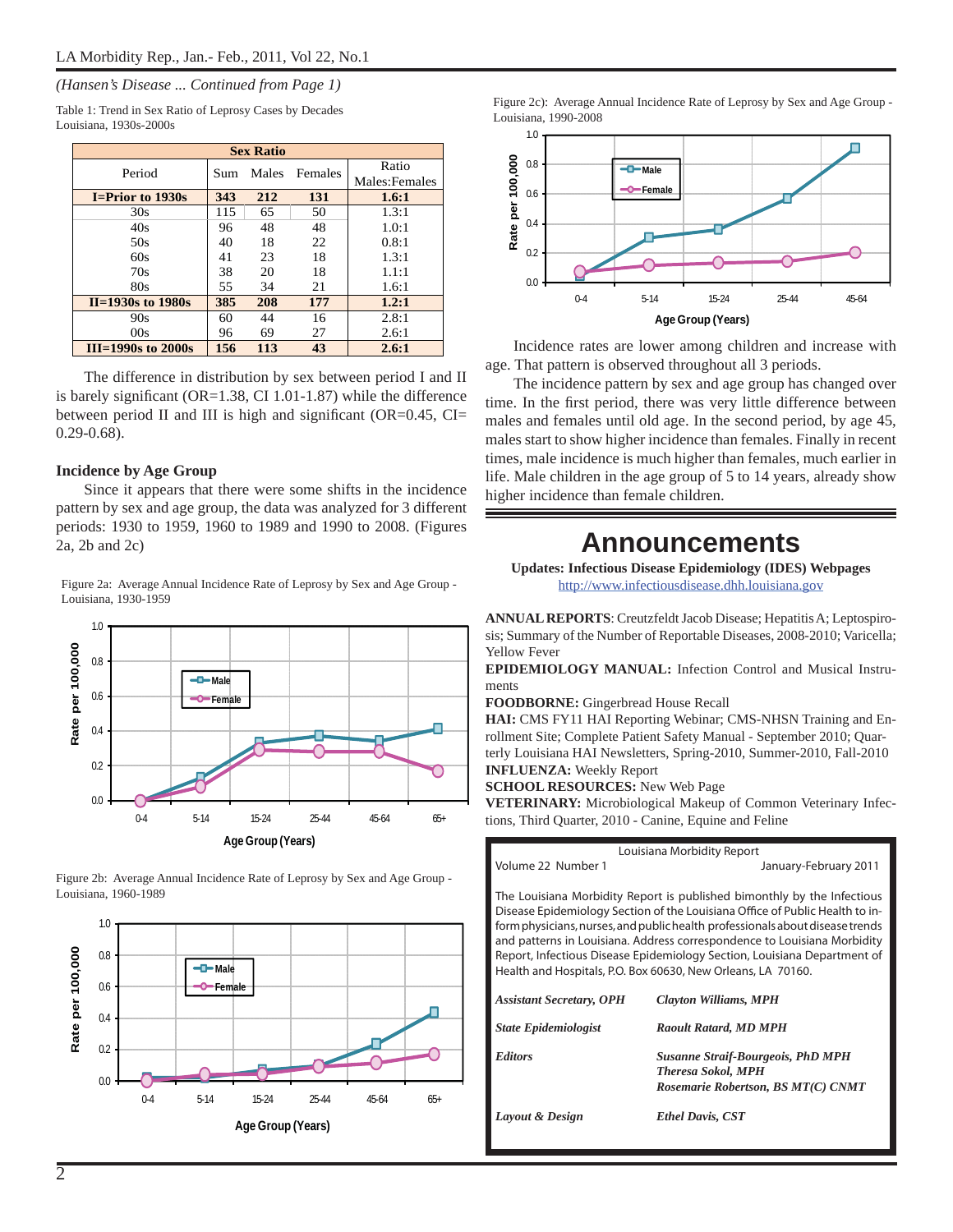#### **Incidence by Race / Ethnic Group**

 Throughout the time periods listed in Figure 3, Whites were a majority of cases (77.0%) followed by African-Americans (19.6%). Other groups are rarely represented: Hispanic, 1.6%; Asian /Pacific Islander, 1.6%; Other, 0.2%. There has been not much change in the distribution of cases throughout these time periods, from 73% to 77% for Whites without any significant changes.

Figure 3: Incidence of Cases by Race – Louisiana, 1930s-2000s



The incidence among Whites has been much higher than that of African-Americans. Incidence has been decreasing in both groups, however, there still remains a gap between both groups.

#### **Geographical Distribution**

Leprosy occurred mainly in South Louisiana in the years between 1930 to 1959. The highest incidence rates were observed (0.5 per 100,000) in a narrow band of parishes from Orleans Parish in the east to Calcasieu Parish in the west (the "Cajun" parishes). In north Louisiana, cases were restricted to a few larger cities (Shreveport, Monroe and Alexandria) (Figure 4).

Figure 4: Distribution of Leprosy - Louisiana, 1930-1959



Between 1960 to 1989, there was a sharp decrease in incidence in the Cajun parishes where most incidences had decreased to 0.2 to 0.5 per 100,000 population. Meanwhile the northern parishes saw a moderate and widespread increase in incidence (0.02 to 0.2 per 100,000 population) (Figure 5).

Figure 5: Distribution of Leprosy - Louisiana, 1960-1989



In recent years (1990 to 2008) there has been a radical change in geographical distribution. Leprosy is on the increase throughout the state - in the Cajun parishes, and particularly in North Louisiana. Several authors had noticed this trend towards leprosy cases in northern Louisiana where it was rarely observed in earlier years (Figure 6).

Figure 6: Distribution of Leprosy - Louisiana, 1990-2008



#### **Origin of Cases**

The majority of cases are U.S. born (from 2000 to 2008: 94% were born in the U.S.) (Table 2).

| Table 2: Country of Origin of Leprosy Cases - Louisiana, 2000-2008 |  |
|--------------------------------------------------------------------|--|
|--------------------------------------------------------------------|--|

| <b>Country of Birth</b> | <b>Total</b> | $\bf{00}$      | 01       | 02 | 03             | 04           | 0 <sub>5</sub> | 06       | 07 | 08 |
|-------------------------|--------------|----------------|----------|----|----------------|--------------|----------------|----------|----|----|
| <b>United States</b>    | 90           | 15             | 15       | 6  | 10             | 6            | 19             | 6        | 6  |    |
| <b>Brazil</b>           |              |                |          |    |                |              |                |          |    |    |
| India                   |              |                |          |    |                |              |                |          |    |    |
| Taiwan                  |              |                |          |    |                |              |                |          |    |    |
| Vietnam                 |              |                |          |    |                |              |                |          |    |    |
| Western Samoa           | ↑            | 2              |          |    |                |              |                |          |    |    |
| Total                   | h            | $\overline{2}$ | $\Omega$ | ി  | $\overline{2}$ | $\mathbf{0}$ | $\Omega$       | $\left($ |    |    |

Only one case was diagnosed before entry into the United States; all others were diagnosed after entry.

#### **Clinical Classifi cation**

The majority of cases are multi-bacillary. From the years 2000 to 2008, the types 'Borderline' (B), 'Borderline Lepromatous' (BL) or 'Lepromatous' (LL) represent 70% of all cases.

*(Continued on Page 4)*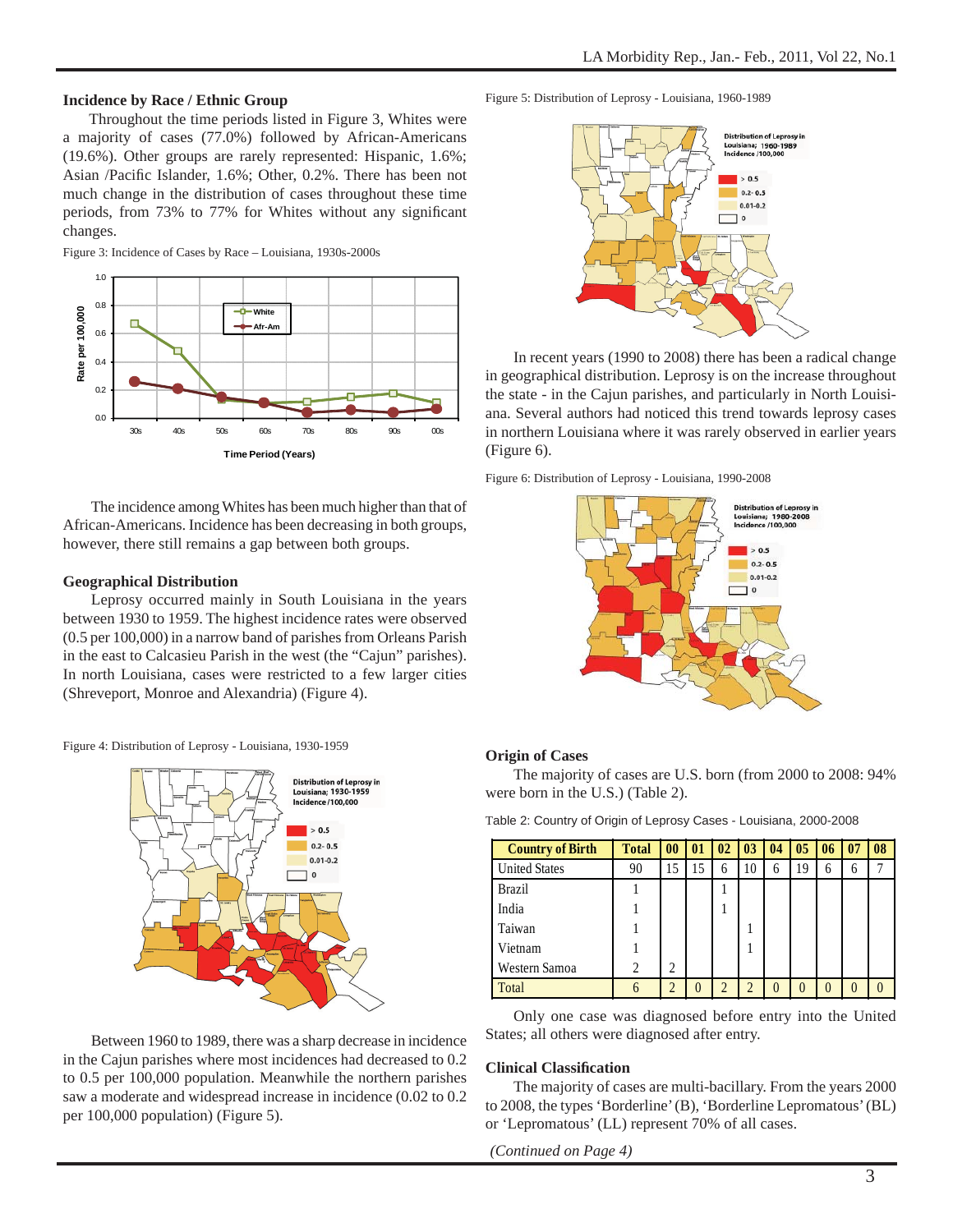#### *(Hansen's Disease ... Continued from Page 3)*

The distribution of cases by gender shows a slight preponderance of multi-bacillary cases (lepromatous and borderline) among males (77% L for males vs. 68% L for females, 6% B for males vs. 4% B for females) while the opposite is true for pauci-bacillary (indeterminate and tuberculoid) cases (1% I for males vs. 3% for females, 16% T for males vs. 24% for females), the difference being significant  $(\chi2=12.7, p=0.05)$  (Table 3).

| <b>Hansen's Disease Classification</b> | <b>Total</b> | Percent |
|----------------------------------------|--------------|---------|
| Indeterminate $(I)$                    | 8            | 10.5%   |
| Tuberculoid (TT)                       |              | 5.3%    |
| Borderline Tuberculoid (BT)            | 10           | 13.2%   |
| Borderline (B)                         |              | 1.3%    |
| Borderline Lepromatous (BL)            | 19           | 25.0%   |
| Lepromatous Leprosy (LL)               | 34           | 44.7%   |
| Subtotal                               | 76           | 100.0%  |
| Unspecified                            | 20           |         |
| Total                                  | 96           |         |

Table 3: Clinical Classification of Leprosy Cases - Louisiana, 2000-2008

The distribution of cases by age group shows some difference by gender. Among males the proportion Multi-bacillary/Paucibacillary is fairly constant (from 85% -15% to 90%-10%). Among females, the proportion Multi-bacillary/Pauci-bacillary decreases with age (from 68%-32% to 56%-44%) with the exception of the 15 to 44 age group where the majority are multi-bacillary (96%) (Figures 7 and 8).

Figure 7: Distribution by Bacteriological Type Within Age Group Males Louisiana, 2000-2008



Figure 8: Distribution by Bacteriological Type Within Age Group Females Louisiana, 2000-2008



#### **Delay Onset-Diagnosis**

From 2000 to 2008, the majority of cases were diagnosed within one year of onset (55%). The delay between onset and diagnosis has been steadily reducing throughout the last 80 years. In the 1930s, 40% of cases were diagnosed within 2 to 5 years of onset and 20% more than 10 years after onset. The proportion of cases diagnosed within 1 year was hovering about 10% until the 1970s when it started increasing to 55% in current times. In the early days, there was no treatment; physicians likely delayed diagnosis because of the consequences for the patient of social ostracization. Mandatory institutionalization in the United States only stopped in the 1960s and outpatient treatment began. Those factors may have affected the diagnosing trends in Louisiana (Figure 9).





#### **The Armadillo Connection**

In the old days, leprosy was a very focal infection. Most cases were clustered in families or small population groups with very few sporadic cases. This pattern has been changing. Currently, the majority of cases had no family history of leprosy and occurred as sporadic cases with no connection to any cluster. The changes in gender, age group and geographic distribution all tend to show that the epidemiologic picture of leprosy is completely different.

In 1975, a leprosy-like infection was found among the ninebanded armadillo *Dasypus novemcinctus*. This was later shown by DNA studies to be identical to human leprosy. Areas with the highest rates of human leprosy were also areas with a high prevalence of leprosy in the armadillo population. Leprosy research on armadillos started in 1968, however, surveys of frozen specimens of armadillos showed that as early as 1961, armadillos were infected (17 per 182 positive sera, or 9.3%) on a wide scale. Numerous surveys that have since been carried-out, show that about 4% of armadillos had histo-pathological leprosy lesions and 16% had detectable IgM antibodies.

It appears that the prevalence rate among armadillos remained constant throughout the past years. The infection seems to be concentrated to the low-land coastal areas of Louisiana and Texas; only rare cases were found in higher lands of Texas, Arkansas or Mississippi.

Armadillos are not native to Louisiana. Armadillos slowly expanded their range north from Mexico beginning in the 1880s and have achieved very high densities here. No one really knows what allowed them to extend their range, but it is speculated that it was the elimination of normal predators as cattle operations increased in Texas. By 1957, armadillos had colonized south Louisiana.

Of the 32 patients for which armadillo contact was elicited, 15 said that they had contact with armadillos (about 50%). Although the connection between armadillo-leprosy and the changing epidemiology of leprosy in Louisiana is very suggestive, the exact mechanism of transmission is still being debated.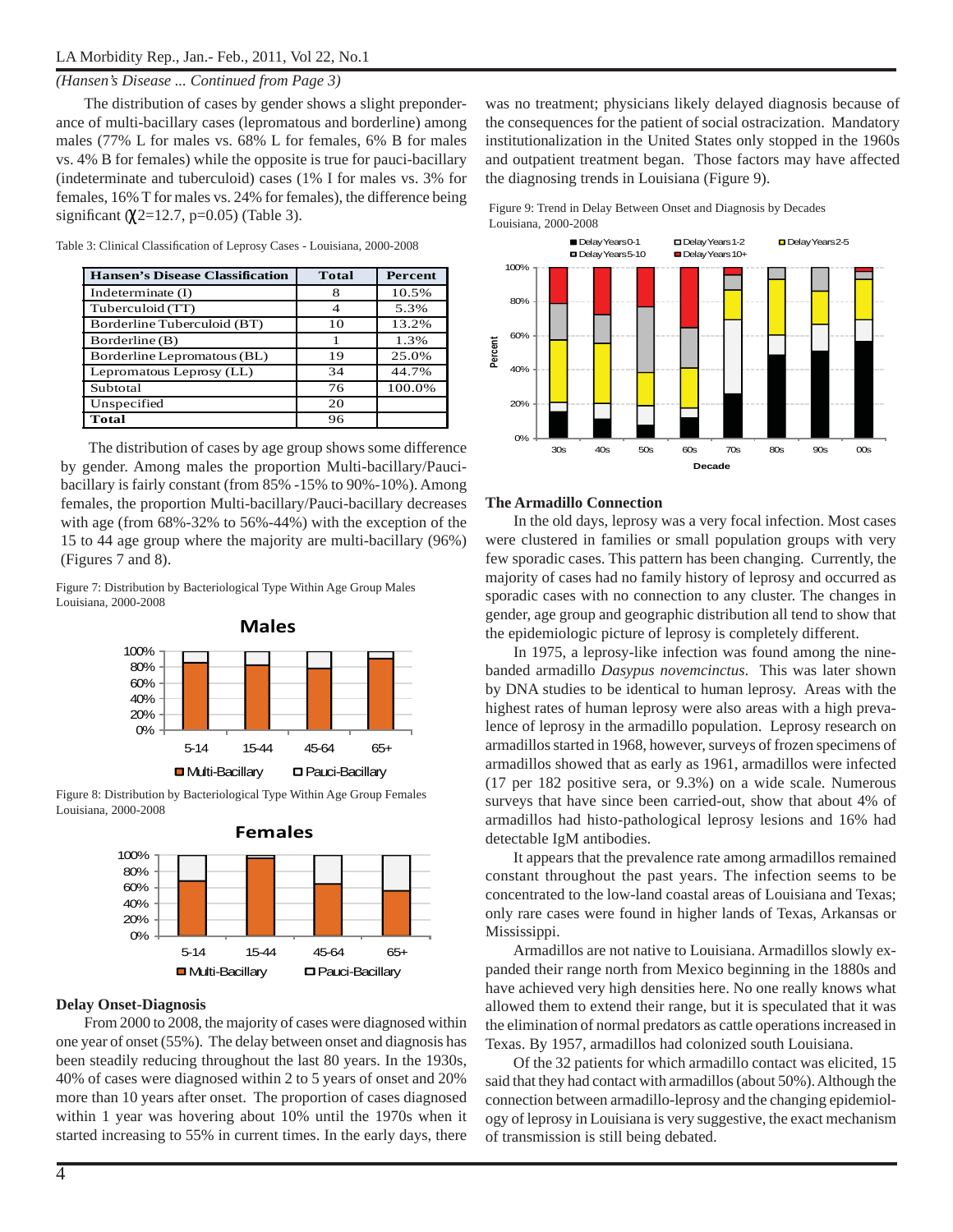### **Leprosy Facts**

- Leprosy is a chronic, mildly communicable disease of man which primarily affects the skin, mucous membranes, peripheral nerves, eyes, bones and testes due to *Mycobacterium leprae*, an acid fast bacillus related to the agent of tuberculosis.

- Leprosy was also named Hansen's Disease after the Norwegian physician Gerhard Armauer Hansen who first identified *M. leprae.*

- Most (95%) of the human population is not susceptible to infection with *M. leprae*.

- Treatment with standard antibiotic drugs is very effective.

- Patients become noninfectious after taking only a few doses of medication and need not be isolated from family and friends.

- Diagnosis in the U.S. is often delayed because health care providers are unaware of Hansen's disease and its symptoms.

- Early diagnosis and treatment prevents nerve involvement, the hallmark of leprosy and the disability it causes.

- Without nerve involvement, Hansen's disease is a minor skin disease.

- In 2005, there were 166 new cases in the United States.

- Most (100 cases or 60%) of these new cases were reported in California, Louisiana, Massachusetts, New York and Texas.

#### **Transmission**

Skin-to-skin transmission has long been suspected to be the main route of transmission. Although bacilli are present in very large number in ulcers, they cannot be found on the unbroken skin. There are a few anecdotal cases of skin transmission: inoculations during surgical procedures and tattooing. Insects have been suspected but careful studies have shown that their role in transmission would only be a minor one (if any).

It seems that the airborne transmission is the more probable route of transmission. Nasal washings from untreated lepromatous cases have from 10,000 to 10,000,000 *M.leprae* bacilli. A majority of the lepromatous patients have bacilli in their nasal secretions. The primary infection site may be the respiratory tract or the skin. Aerosols with *M.leprae* have been successful in infecting immunosuppressed mice.

Recently, contact with armadillos seems to have become a major mode of transmission in south Louisiana.

#### **Susceptibility**

There is evidence that not all people who are infected with *M.leprae* develop leprosy. Genetic factors have long been thought to play a role, due to the observation of clustering of leprosy around certain families, and the failure to understand why certain individuals develp lepromatous leprosy while others develop other types of leprosy. It is estimated that due to genetic factors, only 5% of the population is susceptible to leprosy. This is mostly because the body is naturally immune to the bacteria, and those persons who do become infected are experiencing a severe allergic reation to the disease. However, the role of genetic factors is not entirely clear in determining this clinical expression. In addition, malnutrition and prolonged exposure to infected persons may play a role in development of the overt disease.

#### **Incubation Period**

The bacillus reproduces at a very slow rate and therefore the incubation period is an average of  $3$  to  $5$  years. It is difficult to find out precisely the incubation period because exposure time and degree of exposure are impossible to determine.

#### **Classifi cation for Treatment Purposes**

Classification of Hansen's Disease is based on clinical evaluation, skin smears from serveral sites and ideally at least an initial biopsy. The Ridley-Jopling classification of the disease is the one usually used in the U.S.. The following terms denote disease ranging from early localized to generalized: indeterminate (I); tuberculoid (TT); borderline tuberculoid (BT); mid-borderline (BB); borderline lepromatous (BL); lepromatous (LL).

While this classification gives considerable information about the disease in an immunologic sense, the use of the World Health Organization's (WHO) limited duration multidrug therapy has led to the widespread adoption of the WHO classification. This classification includes only the following: single lesion paucibacillary (SLPB); paucibacillary (PB) i.e. those with 2 to 5 lesions; multibacillary (MB) i.e. those with 6 or more lesions.

In the U.S. generally only the terms paucibacillary and multibacillary are used when discussing drug regimens. Paucibacillary patients are those who are skin-smear negative and no evidence of more advanced disease on biopsy. Multibacillary patients are those who are skin-smear positive and /or have a biopsy indicating more advanced disease. Generally, PB disease is equivalent to I, TT, and BT diseease in the Ridley-Jopling classification, and MB is equivalent to BB, BL, and LL disease.

#### **Clinical Description:**

Tuberculoid leprosy is characterized by one or more hypopigmented skin macules and anaesthetic patches, where skin sensations are lost because of damaged periperal nerves that have been attacked by the human host's immune cells.

Borderline leprosy is of intermediate severity and is the most common form. Skin lesions resemble tuberculoid leprosy but are more numerous and irregular; large patches may affect a whole limb, and peripheral nerve involvement with weakness and loss of sensation is common. This type is unstable and may become more like lepromatous leprosy or may undergo a reversal reaction, becoming more like the tuberculoid form.

Lepromatous leprosy is associated with symmetric skin lesions, nodules, plaques, thickened dermis, and frequent involvement of the nasal mucosa resulting in nasal congestion and epitaxis (nose bleeds), but typically detectable nerve damage is late.

Delayed diagnosis of Hansen's disease can have serious nerological consequences. The typical skin lesions and classic neuropathy of leprosy are readily recognized in countries where the disease is more common, but in the U.S. where leprosy is rare, it can be difficult to diagnose. **Physician awareness is key to the early diagnosis and treatment that can prevent disability.**

#### **Consider the Diagnosis of Leprosy When...**

**A** patient presents with non-responsive skin lesion and

- is an immigrant from a country with a high incidence of

*(Continued on Page 6)*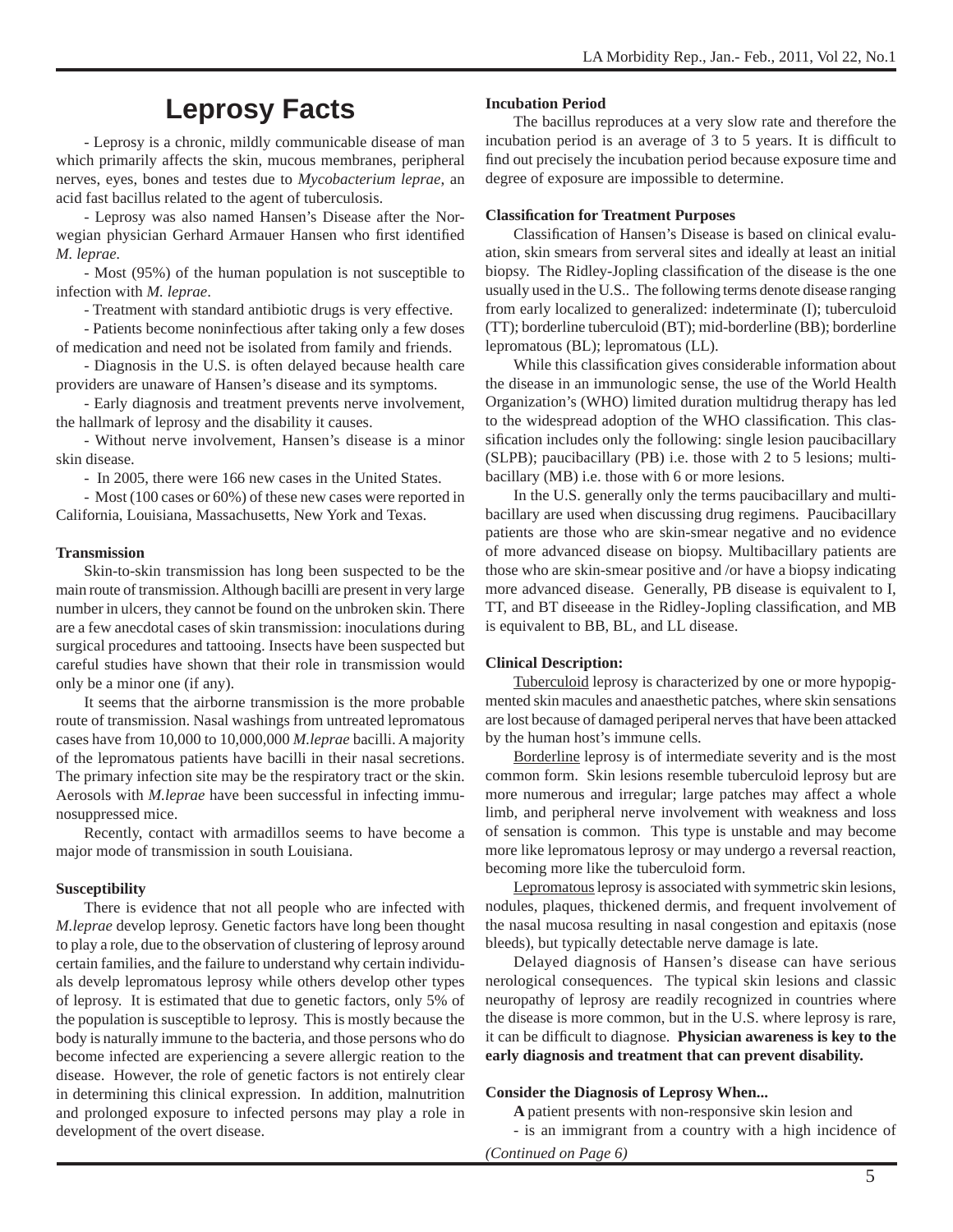*(Leprosy Facts ... Continued from Page 5)*

leprosy

- is a U.S. resident with a history of foreign travel
- is a resident of Texas or Louisiana
- has a referral history of mulitple physician/specialist and/ or frequent emergency room visits.

### **Cardinal Signs**

- Localized skin lesions: raised or flat; light or pigmented; sensory loss in lesion
- Thickened peripheral nerves
- Demonstrated acid-fact bacilli in lesion.

### **Laboratory Tests**

- There are no serological or skin tests.
- A skin biopsy is needed for definitive diagnosis.
- A PCR (Polymerase Chain Reaction)for *M. leprae* DNA may be needed in special circumstances.

### **Recommended Treatment Regimens**

Following are the general NHDP (National Hansen's Disease Program) recommendations: daily rifampin, and for longer duration of treatment than the WHO reccomendations, largely due to WHO's cost considerations for developing countries; treatment that is more intensive and of longer duration is medically preferable.

Treatment guidelines for immunologically competent individuals, (e.g. those without immunodeficiency, immunosuppression, prolonged corticosteroid use, etc.) are as follows in Tables 1 and 2.

Table 1: Drug Therapy for Tuberculoid Adults

| Tuberculoid (TT & BT) (WHO classification PB) |              |                            |  |
|-----------------------------------------------|--------------|----------------------------|--|
| Agent                                         | <b>Dose</b>  | <b>Duration</b>            |  |
| Dapsone                                       | 100 mg daily | 12 months and then therapy |  |
| Rifampicin                                    | 600 mg daily | discontinued               |  |

Table 2: Drug Therapy for Lepromatous Adults

| Lepromatous (LL, BL & BB) (WHO classification MB) |              |                            |  |  |
|---------------------------------------------------|--------------|----------------------------|--|--|
| Agent                                             | <b>Dose</b>  | Duration*                  |  |  |
| Dapsone                                           | 100 mg daily | 24 months and then therapy |  |  |
| Rifampicin                                        | 500 mg daily | discontinued               |  |  |
| Clofazimine**                                     | 50 mg daily  |                            |  |  |

 *\*The recommended durations of treatment are suffi cient, even though*  large numbers of dead bacilli may remain in the tissues for several *years before they are eliminated by physiological processes. There is no evidence that additional, prolonged treatment hastens the elimination of these dead organisms.*

 *\*\* Clofazimine, used for decades to treat HD around the world, is no longer available on the open market. Because it is no longer distributed commercially, the only way we can obtain the drug in the U.S. is to once again treat it as an investigational new drug (IND). The NHDP holds this IND for its use in treating HD in the U.S.*

 For more information, please go to website *http://www.dhh. louisiana.gov/offi ces/page.asp?id=249&detail=6481.*

### **The National Hansen's Disease Program**

The National Hansen's Disease Program is the epicenter of Hansen's disease (leprosy) care, research and information in the U.S. The program:

- Cares for patients at its facility at the Ochsner Medical Center in Baton Rouge.

- Oversees an ambulatory care network with 11 clinics in 7 States and Puerto Rico, and makes referrals for treatment.

- Consults with private sector physicians and accepts referrals for patients with Hansen's disease (leprosy)-related complications.

- Advances treatment and educates medical professionals about Hansen's disease (leprosy).

- Conducts intramural Hansen's disease (leprosy) biomedical research.

- Reaches out to medical professionals with a comprehensive Hansen's disease (leprosy) training program.

The U.S. Government established the predecessor of the National Hansen's Disease Program, the National Leprosarium in Carville, Louisiana, in 1917. Outpatient clinics were established in 1981.

These regional Hansen's disease clinics were established to provide outpatient care for Hansen's disease (leprosy) patients. The 11 community health programs are in: Boston, Chicago, Los Angeles, Miami, New York, Puerto Rico, San Diego, San Francisco, Seattle, Texas and Hawaii. Services provided include: diagnosis, treatment, follow-up, contact monitoring, disability prevention,

education (professional, patient, public), maintenance of referral system for Hansen's disease health care services and maintenance of Hansen's disease registry and database.

### **Ambulatory Care Clinics**

Individuals living in the continental United States, Puerto Rico or the U.S. Territories may receive medical care for the diagnosis and treatment of Hansen's disease (leprosy)-related conditions at one of the 11 Federally-supported outpatient clinics in 8 States and Puerto Rico.

- The services offered include:
- Confirmation of diagnosis through skin biopsies
- Medical care
- Medications
- Hospitalization for treatment of complications at the Ochsner Medical Center - Baton Rouge, Louisiana
- Clinical consultation for physician-referred patients with eye problems and those in need of reconstructive hand or foot surgery
- Professional and patient education materials and conferences.

For more information, please go to website *http://www.hrsa. gov/hansens/* or phone 1-(800)-642-2477, weekdays 9 am to 5:30 pm ET for referral to one of 900 private physicians nationwide who have expertise in treating Hansen's disease (Hawaii: 1-(808)- 733-9831).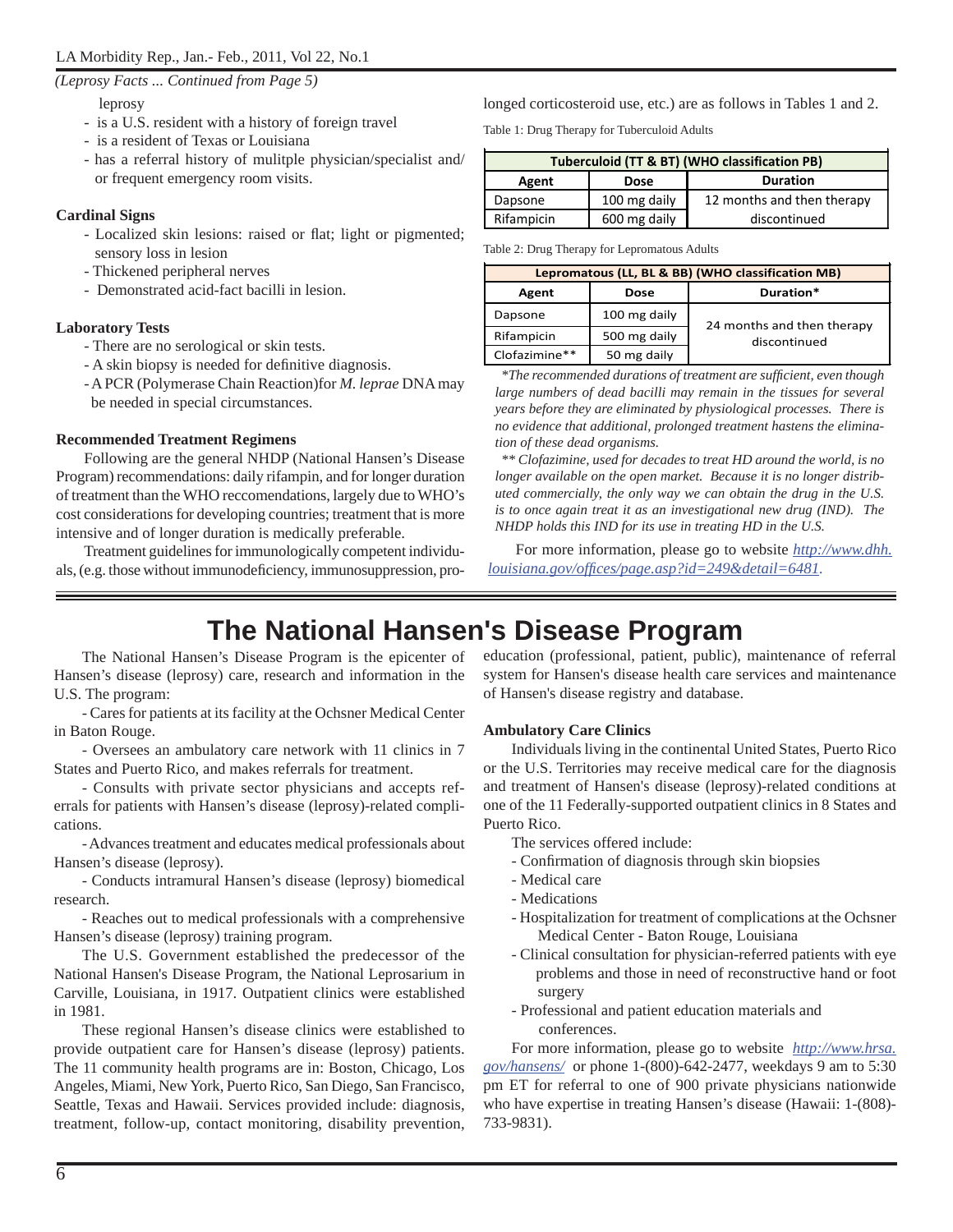**TIME PERIOD Jan-Dec Jan-Dec Jan-Dec DISEASE 1 2 3 4 5 6 7 8 9 Sep-Oct Sep-Oct Cum Cum % 2010 2009 2010 2009 Chg\* Vaccine-preventable** Hepatitis B Cases 212 2 0 0 0 0 2 9 11 56 72 -22.2 Rate1 0.2 0.2 0.5 0.4 0 0 0 0 0.5 0.2 0.3 1.3 1.7 N/A\* Measles 000 0000 0 00 0 0 0 N/A\* Mumps 010 000000 1 0 7 1 6 Rubella 000 000000 0 0 0 0 NA\* Pertussis 1 1 0 0 0 0 4 2 1 9 12 35 142 -75.4 **Sexually-transmitted** HIV/AIDS Cases<sup>2</sup> 50 38 6 9 11 8 13 10 13 158 163 1188 1220 -2.6 Rate1 5.0 6.6 1.6 1.7 4.0 2.7 2.6 2.9 3.0 3.6 3.7 27.2 27.9 N/A\* Chlamydia Cases<sup>3</sup> 742 208 99 180 140 262 323 308 152 2414 3623 16597 27826 -40.4 Rate1 91.9 32.3 25.1 31.1 49.2 87.3 60.5 88.7 29.1 54.7 82.1 376.3 630.9 N/A\* Gonorrhea Cases<sup>3</sup> 241 39 30 46 23 85 125 135 41 765 1187 4825 9053 -46.7 Rate1 29.9 6.1 7.6 8.0 8.1 28.3 23.4 38.9 7.9 17.3 26.9 109.4 205.2 N/A\* Syphilis (P&S) Cases<sup>3</sup> 1 3 2 2 8 0 13 3 3 35 78 436 730 -40.3 Rate1 0.1 0.5 0.5 0.3 2.8 0.0 2.4 0.9 0.6 0.8 1.8 9.9 16.6 N/A\* **Enteric** Campylobacter Cases 341 5 2 1 3 2 4 25 30 219 117 87.2 Hepatitis A Cases 000 0 1 0 0 0 0 1 1 11 6 83.3 Rate<sup>1</sup> 0 0 0 0 0.4 0 0 0 0 0 0 0 0 0 0.3 0.1 N/A\* Salmonella Cases 23 22 20 26 5 9 24 22 21 172 161 1383 1182 17.0 Rate<sup>1</sup> 2.2 3.9 5.3 5.0 1.9 3.0 4.7 6.3 5.5 4.0 3.7 32.1 27.4 N/A\* Shigella Cases | 11 1 1 2 0 3 9 3 5 | 35 18 281 179 57.0 Rate1 1.1 0.2 0.3 0.4 0.0 1.0 1.8 0.9 1.3 0.8 0.4 6.5 4.1 N/A\* Vibrio cholera Cases 000 0 0 0 0 0 0 0 000 N/A\* Vibrio, other Cases 0 1 1 0 0 0 0 0 0 2 2 27 49 -44.9 **Other** *H. influenzae (other)* 0 1 1 0 1 0 0 0 0 0 3 6 30 22 36.4 **HEALTH REGION**

Table. Communicable Disease Surveillance, Incidence by Region and Time Period, November-December, 2010

1 = Cases Per 100,000.

 $2$  = These totals reflect persons with HIV infection whose status was first detected during the specified time period. This includes persons who were diagnosed with AIDS at the time HIV was first detected. Due to delays in reporting of HIV/AIDS cases, the number of persons reported is a minimal estimate. Data should be considered provisional.

*N. Meningitidis* 000 1 0 1 0 1 2 5 2 17 18 N/A\*

 $^3$  = Transition to a new system has delayed the morbidity reporting; Numbers may be artificially low; Per 100,000 population (2008 population estimate).

\* Percent Change not calculated for rates or count differences less than 5.

| Table 2. Diseases of Low Frequency, January-December, 2010 |                      |  |  |  |
|------------------------------------------------------------|----------------------|--|--|--|
| <b>Disease</b>                                             | <b>Total to Date</b> |  |  |  |
| Legionellosis                                              | 11                   |  |  |  |
| Lyme Disease                                               | 2                    |  |  |  |
| Malaria                                                    | 5                    |  |  |  |
| Rabies, animal                                             | 10                   |  |  |  |
| Varicella                                                  | 89                   |  |  |  |

#### **Table 3. Animal Rabies, November - December, 2010**

| Parish    | No. Cases | <b>Species</b> |
|-----------|-----------|----------------|
| Calcasieu |           | Skunk          |
| Caddo     |           | Bat            |
| Lafayette |           | Skunk          |

Additional Rabies for Sep-Oct 2010 Timeframe - Bossier - 1 Skunk

#### Figure: Department of Health and Hosptials Regional Map